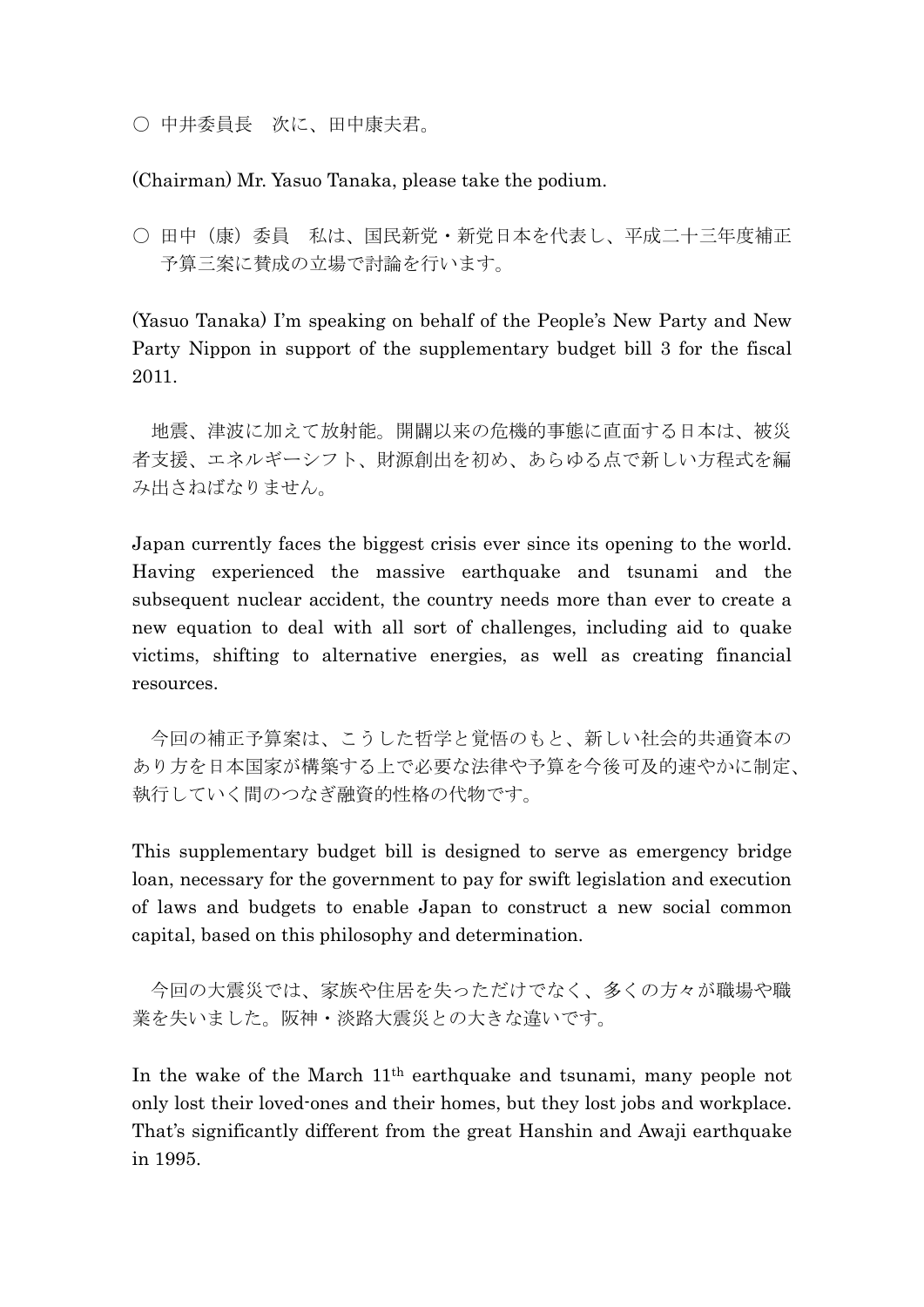衣ならぬ意欲の意職住、すなわち、職業を得て住居を得るべく、避難所生活 から自立的に一日でも早く脱却するための環境設定として、世帯単位でなく一 人一人の個人に半年間、支度金、ベーシックインカムを毎月手渡すべきです。 赤ちゃんからお年寄りに至るまで分け隔てなく、毎月一定額の基本所得を支給 するベーシックインカムの発想を被災地で実行に移すのです。

People need to be "fed, clothed and housed." But all the more, they need to have a desire to live. To help quake-survivors find jobs so they can become independent and move out of the shelters, I strongly believe the state must do more to create an environment to make this happen. I strongly urge the government to start providing quake survivors "Basic Income" every month for the next 6 months. The payment should be made on individual basis, not per household. The idea of Basic Income is for everyone, regardless of age, from babies to the elderly. I call it 'preparation funds.'

そのための今後の財源として、休眠口座の活用、百兆円規模の日銀直接引受 国債、復興無利子国債の発行を、国民新党・新党日本は昨日の質疑でも提言し ています。

The People's New Party and New Party Nippon made proposals yesterday during question time to finance the program. We proposed the utilization of savings in dormant bank accounts and the issuance of 100 trillion yen worth of government bonds underwritten by the Bank of Japan as well as interest-free national bonds, to finance the reconstruction project.

真のクリーンエネルギーへのシフトも、すべての建造物への太陽光パネル設 置義務づけに加え、火山大国にふさわしき地熱、用水路でのマイクロ水力、海 の潮流の波力、そして風力。さらに、昨日提案の日本で発見された藻、オーラ ンチオキトリウム、石油や天然ガスの主成分である炭化水素をつくり出すオー ランチオキトリウムの実用化、導入を目指すべきです。

In order to make a real shift to clean energies, the state should require all structures to be equipped with solar panels. We should also make use of geo-thermal energy, which is appropriate for a massive volcanic country like Japan. We should also make use of micro-hydro power on irrigation canals, tidal power from sea waves as well as wind power. There's more. We should make use of "Aurantiochytrium," a new type of algae which was newly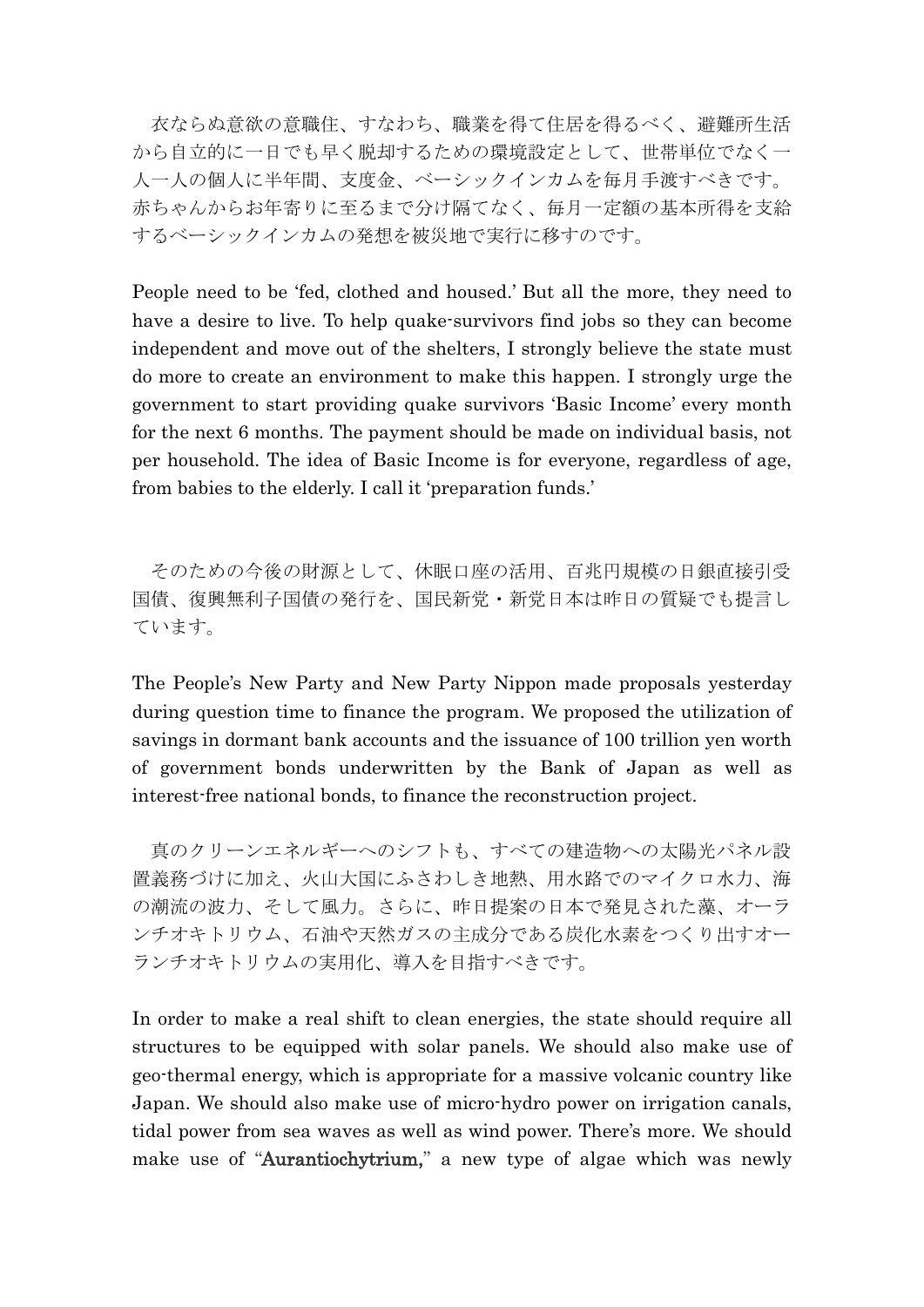discovered in Japan. As I proposed yesterday, we should introduce and put to practical use "Aurantiochytrium" which produces hydrocarbon which is the chief component of oil and natural gas.

こうした中、筋のよくない芽出し予算は、今後、芽の段階で絶つべきです。 津波に見舞われた水田の塩分を取り除く除塩という名の土地改良は、新しい方 程式の対極に位置する事業です。

Budding budgets which don"t make sense should be eliminated early while they are still buds. For instance, land improvement to remove salt from rice paddies which turned salty due to the tsunami indeed is a project which is antithetical to this new equation.

年間二十ミリシーベルト近い被曝をする人は、約八万四千人の原子力発電所 の放射線業務従事者でも極めて少ないのに、この数値を乳児、幼児、小学生に 求めることは、学問上の見地からのみならず、私のヒューマニズムからしても 受け入れがたいと、昨日、東京大学の小佐古敏荘さんが、法と正義にのっとっ ての原子力災害対策を訴え、内閣参与を辞任しました。

Yesterday, Professor Toshiso Kosako of Tokyo University resigned as special advisor to the cabinet. He strongly called for measures on the principles of law and justice to prevent nuclear disasters. He said it's unacceptable for the government to virtually force 20 millisieverts of radiation exposure to infants and grade school children who are most vulnerable to radiation. He said it's extremely rare even for the 84 thousand workers at nuclear power plants to be exposed to 20 millisieverts of radiation per year. Mr. Kosako said this is unacceptable from the academic as well as humanistic viewpoints.

世界に先駆け、科学を信じて技術を疑わずから、科学を用いて技術を超える、 夢と希望の日本社会を構築する上で看過し得ぬ事実です。

We should be the first in the world to stop "blindly believing in science and never doubting technology." We should start "making use of science and surpassing conventional technologies.' It's the alarming fact we cannot